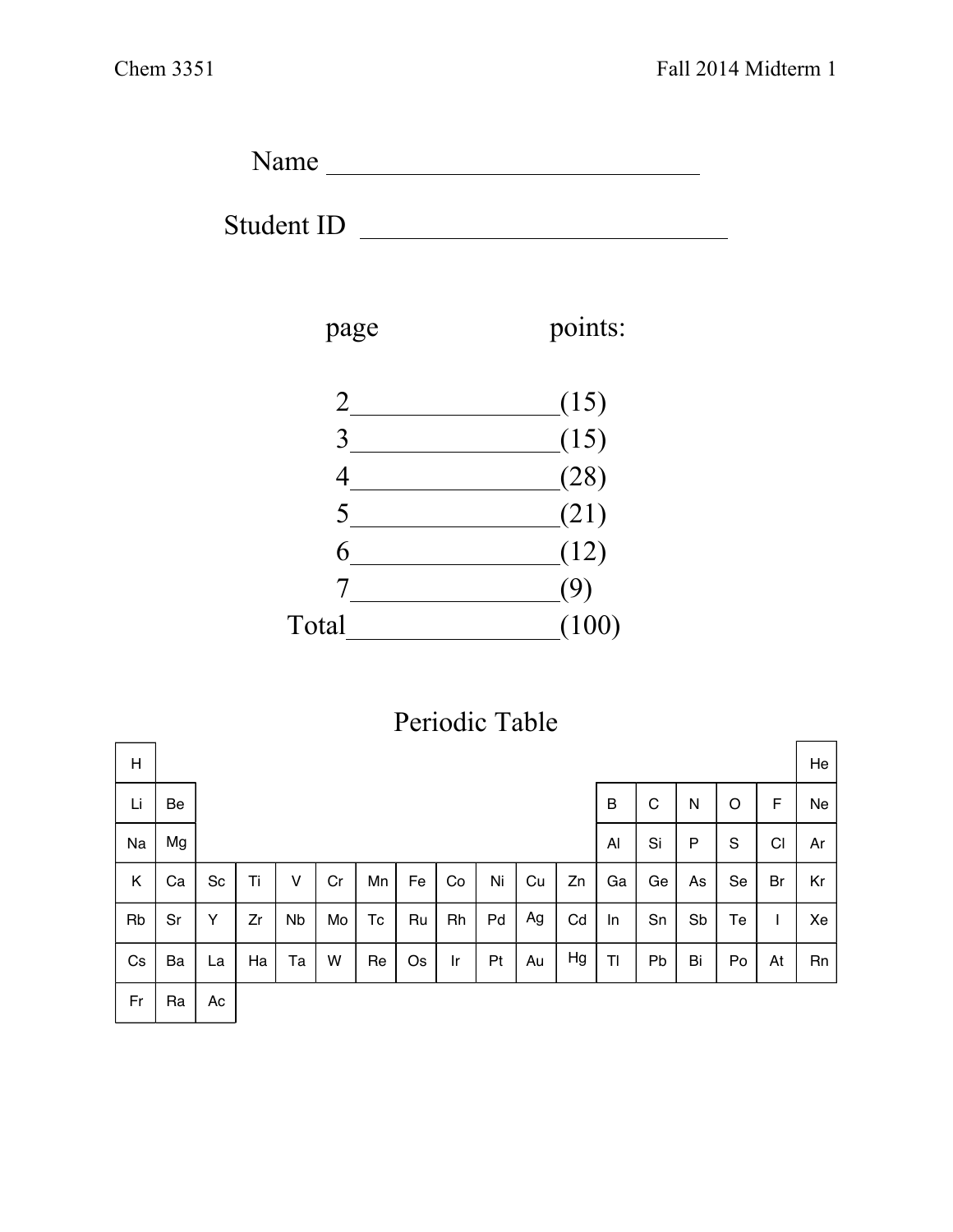1. A) Provide the Lewis structure for the tetrafluoroborate anion,  $BF_{4}^{-}$ . Show unshared electrons and formal charges. (3 pts)

B) Draw three reasonable resonance structures for the following molecule. Show unshared electrons and formal charges. (9 pts)



C) Draw the resonance structure indicated by the arrow. (6 pts)

$$
H_3C - \widehat{S} \stackrel{+}{\longrightarrow} CH_2 \quad \longleftrightarrow
$$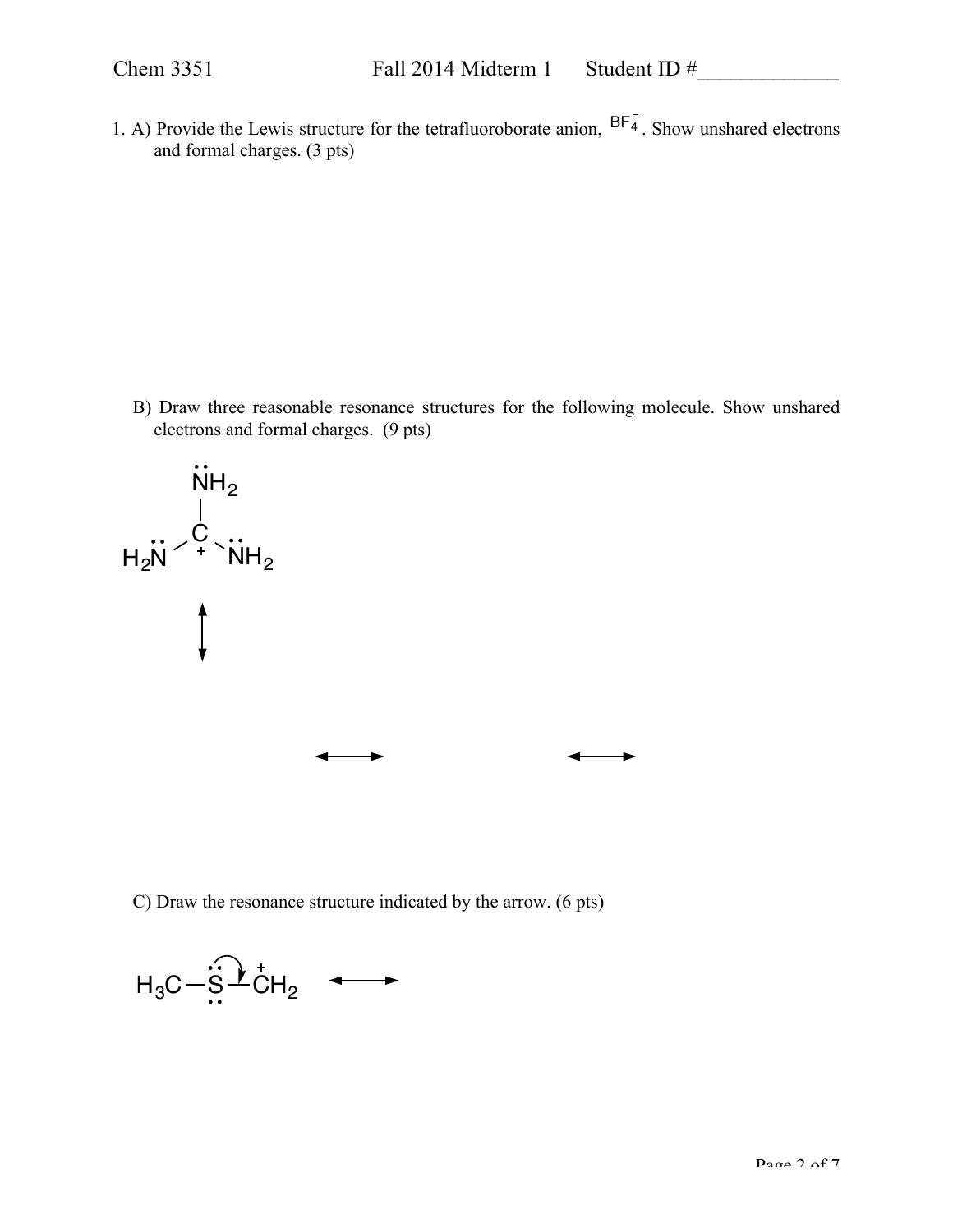2. A) Which of the following are likely to acts as Lewis acids and which as Lewis bases. (6 pts) AlBr<sub>3</sub>, CH<sub>3</sub>CH<sub>2</sub>NH<sub>2</sub>, F<sup>-</sup>, B(OH)<sub>3</sub>, CH<sub>3</sub>, CH<sub>3</sub>

Lewis acids:

Lewis bases

B) Rank the following acids in strength from weakest acid to strongest acid. (3 pts)

CCI $_{3}$ COH, CF $_{3}$ COH, CBr $_{3}$ COH, C(CH $_{3})_{3}$ COH O O O O

C) Rank the following bases in strength from weakest base to strongest base. (3 pts)

$$
\begin{array}{c}\nO \\
\parallel \\
CH_3CH_2CO^-,\quad CH_3CH_2O^-,\quad CH_3CH_2,\quad CH_2=\stackrel{\_}{C}H\n\end{array}
$$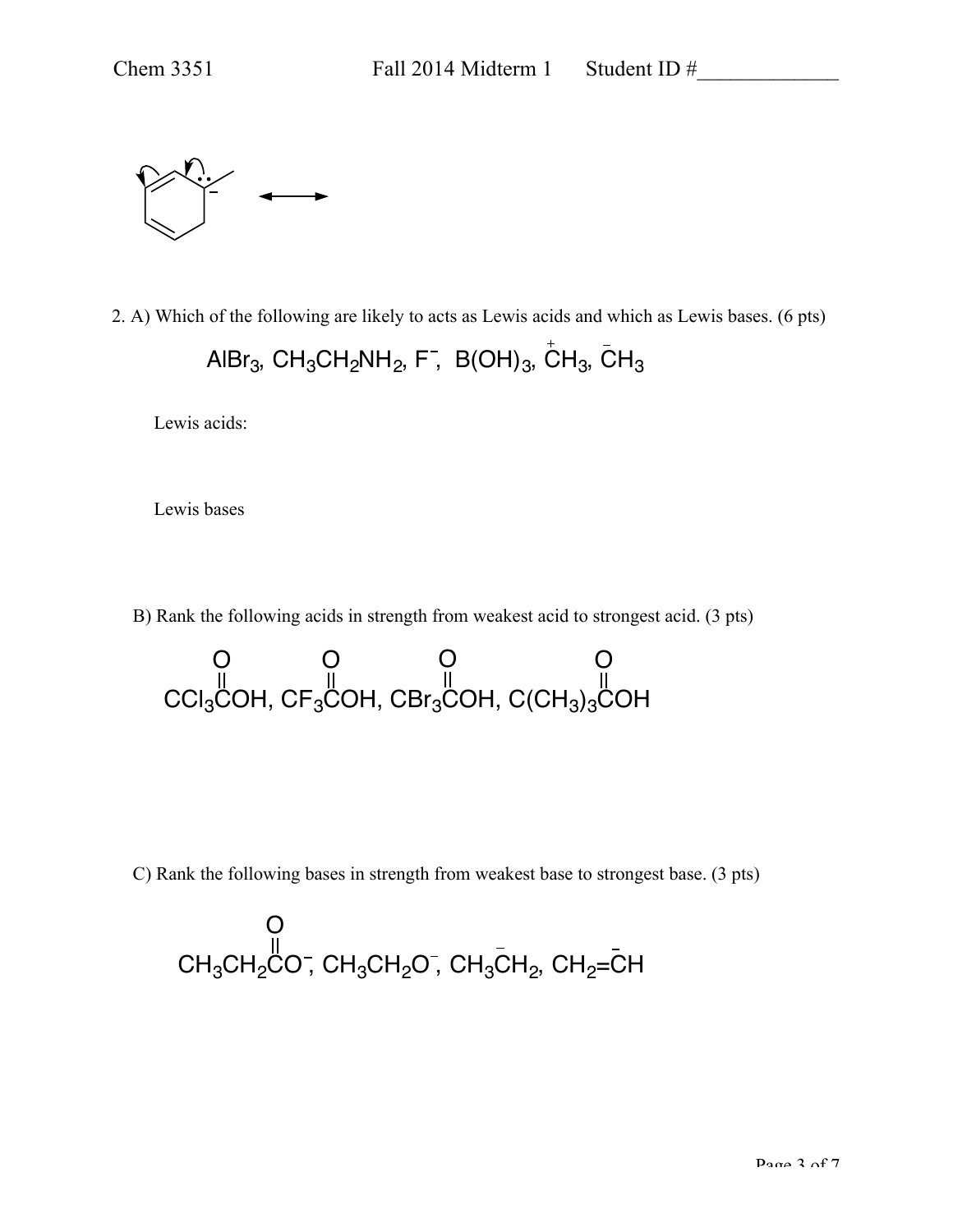3. A) How many primary, secondary, tertiary, and quaternary carbons does the following compound have? (4 pts)



B) What is the hybridization of each carbon atom in the following molecule? (3 pts) Circle the longest C-C bond. (3 pts)



4. Draw an energy diagram for rotation about the C—C bond in 1,2-dibromoethane. Draw the Newman projections for the dihedral angles 60°, 120°, 180°, 240° and 360°. (18 pts)

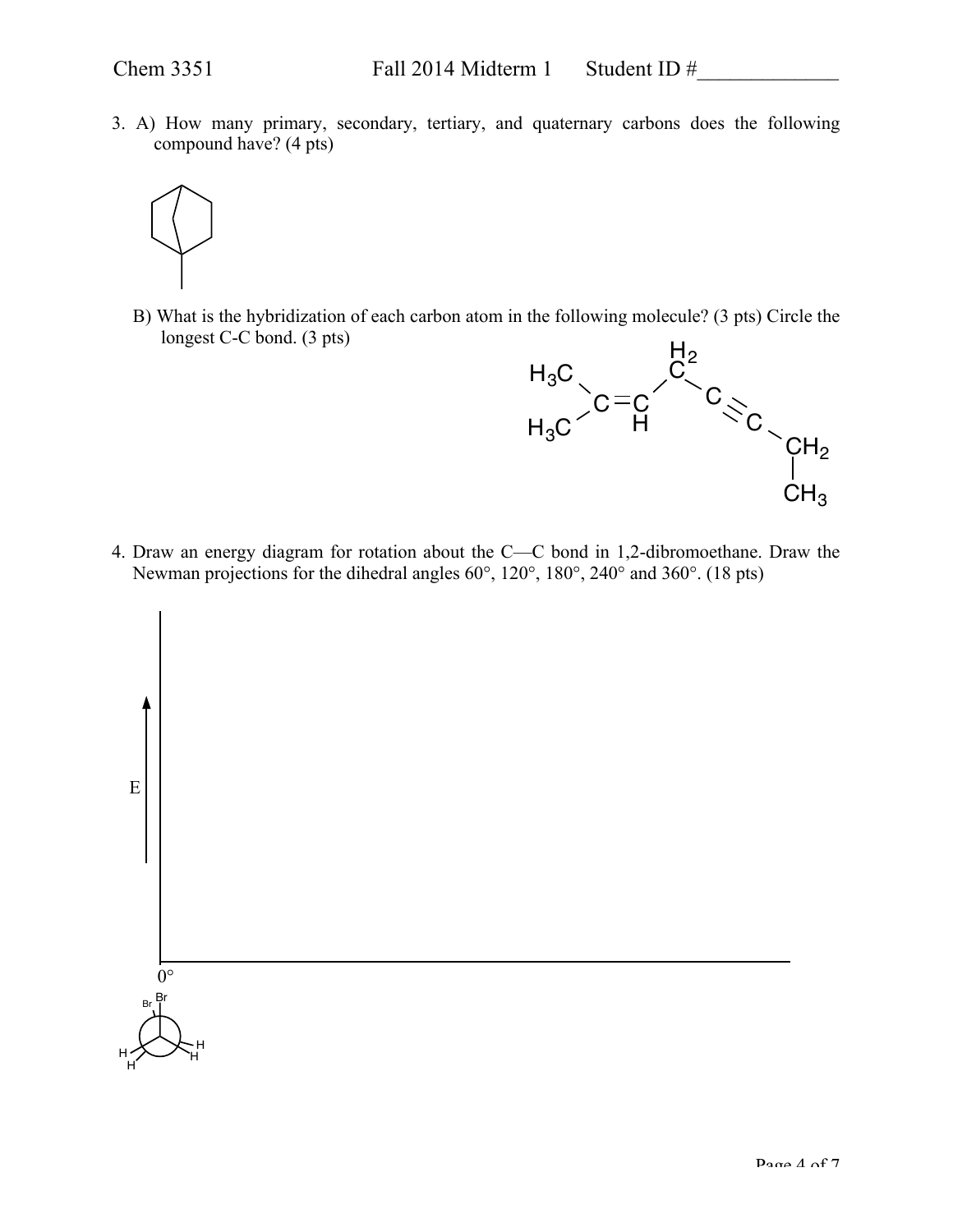5. The following is an orbital interaction diagram showing the overlap of 2*p* orbitals to form bonding and antibonding  $\pi$  molecular orbitals of ethene. Complete the molecular orbital diagram of by showing the two lobes and nodal plane of the bonding molecular orbital and adding electrons to the atomic and molecular orbitals. (6 pts)



7. A) Draw the skeletal structures for all the isomers of an alkene with the molecular formula  $C_5H_{10}$  and provide the IUPAC name for each isomer. (15 pts)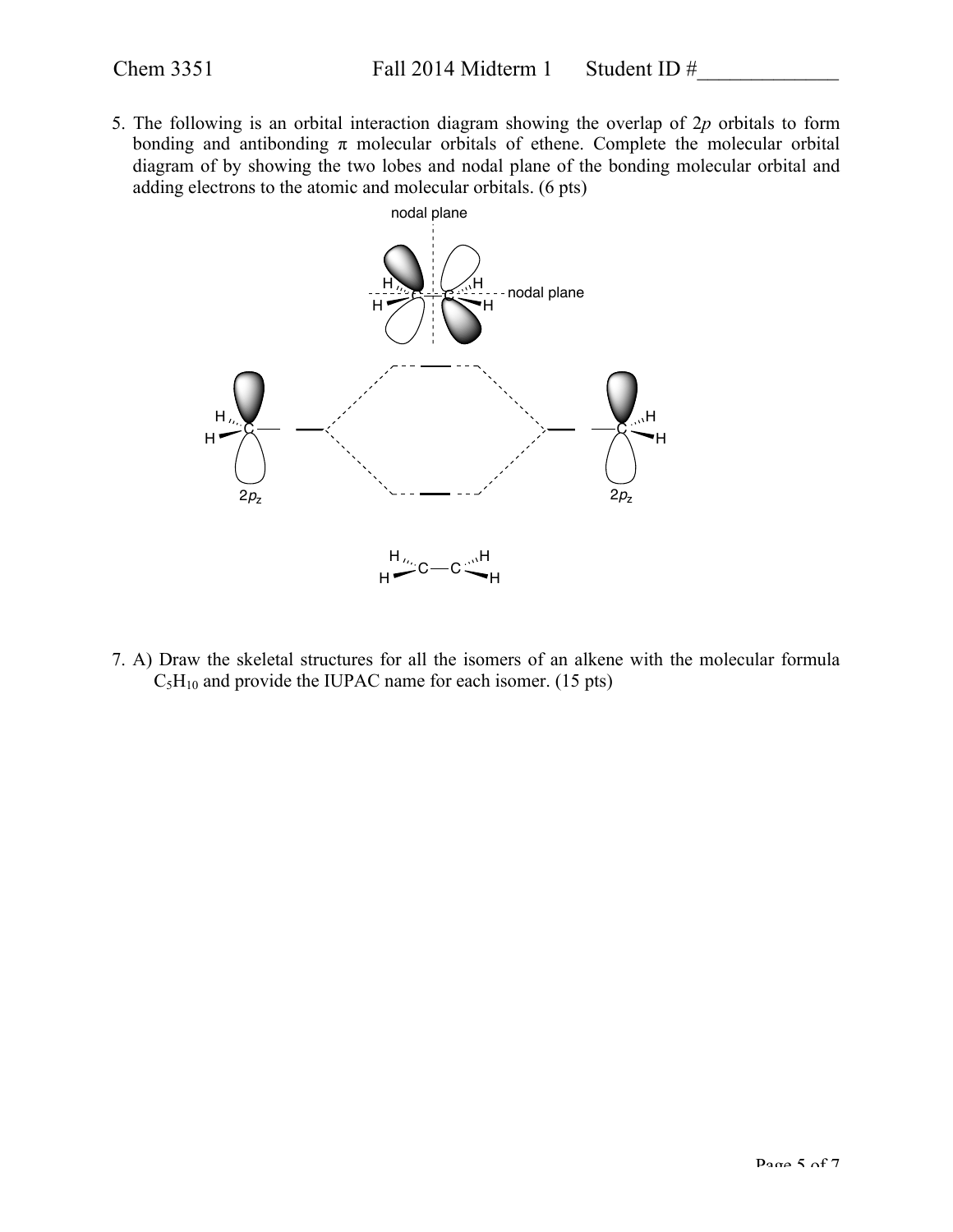B) Provide the correct name for the following compounds. (9 pts)



(3)



8. A) Provide a curved-arrow notation for each of the following reactions in the left-to-right direction. (6 pts)